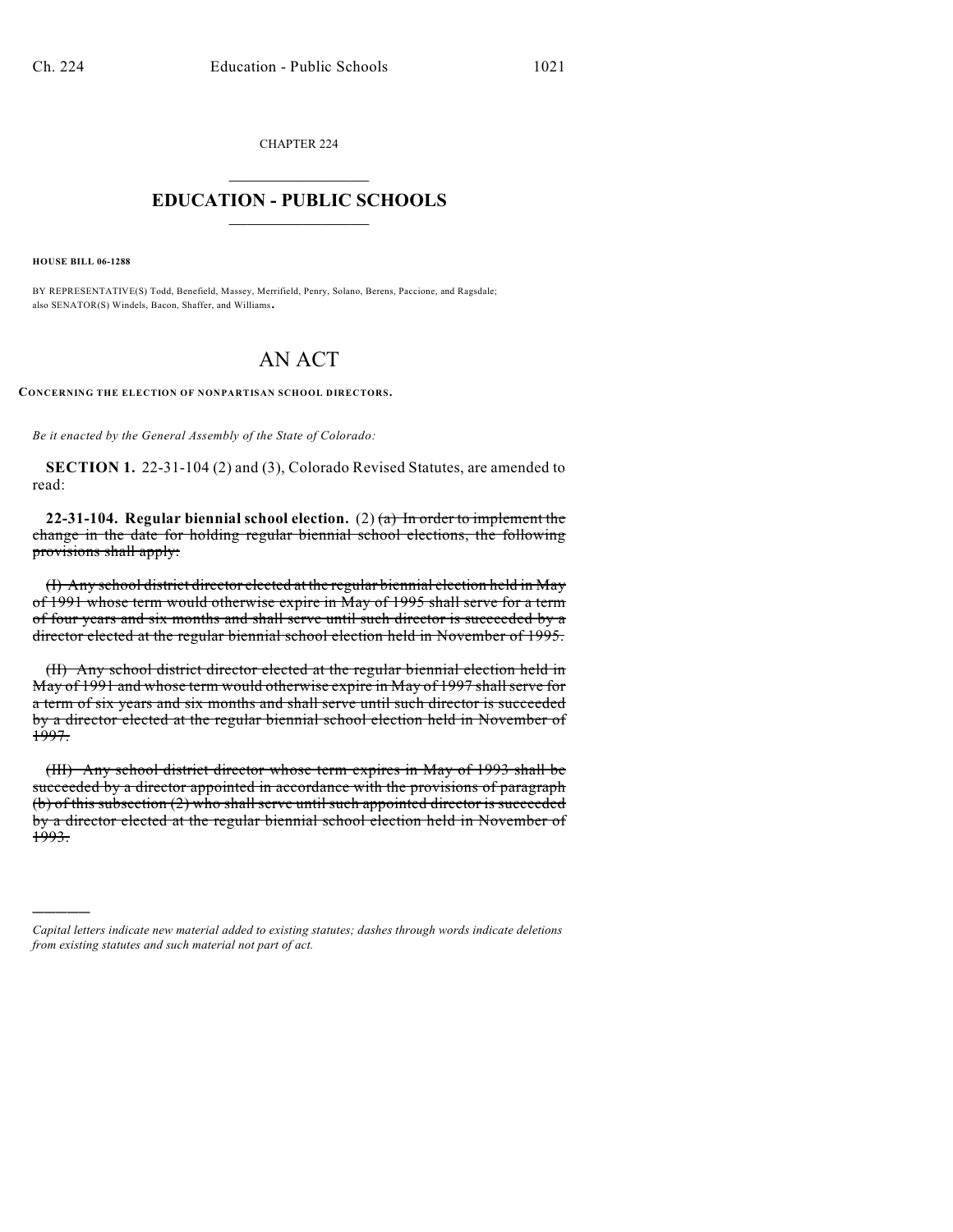(IV) Any school district director whose term expires in May of 1995 shall be succeeded by a director appointed in accordance with the provisions of paragraph (b) of this subsection (2) who shall serve until such appointed director is succeeded by a director elected at the regular biennial school election held in November of 1995.

(b) (I) The appointment of school district directors for six-month terms as provided in paragraph (a) of this subsection (2) shall be made by the board of education of the school district; except that no school district director whose term is expiring and who is seeking appointment to a six-month term shall participate in proceedings conducted by the board concerning the position held by that director pursuant to the provisions of this paragraph (b). A director whose term is expiring may notify the board in the time and manner prescribed by the board of such director's intention to be considered for the appointment. If the director whose term is expiring notifies the board and is otherwise qualified under this article, the board may appoint such director. If the board is not notified within the time provided that the director whose term is expiring intends to seek the appointment or such director is not appointed to the six-month term, the secretary of the board of education shall cause notice of the appointment to be published for no less than two consecutive weeks in some newspaper having general circulation in the school district, the first publication of such notice to be made not less than thirty days before the expiration of the term of office of the director in May of 1993 or May of 1995, whichever is applicable. Any person who meets the qualifications otherwise required by this article for the election of directors and who desires to be considered for the appointment shall file a written notice of such intention with the secretary of the board of education within the time and in the manner prescribed by the board. The board shall consider all applicants and shall make the appointment no later than ten days following the expiration of the term of office of the director in May of 1993 or May of 1995, whichever is applicable. In the event that the number of qualified applicants is less than the number of appointments to be made, the board may appoint any qualified person to any position for which there is no qualified applicant.

(II) An appointment made pursuant to this paragraph (b) shall be evidenced by an appropriate entry in the minutes of the meeting of the board of education and the delivery of the certificate of appointment to the person so appointed with a copy of such certificate forwarded to the department of education.

(3) Beginning with the regular biennial school election held in November of 1993, school district directors elected shall serve until their successors are elected and qualified. In order for the directors to take office within such time period, the county clerk and recorder shall complete the survey of votes no later than seven days following the election. The director shall take office upon completion of the survey of votes but no later than fifteen days following the survey THE DATE ON WHICH THE SCHOOL DISTRICT RECEIVES THE OFFICIAL ABSTRACT OF VOTES PURSUANT TO SECTION 1-10-203, C.R.S.

**SECTION 2.** 22-31-107 (1) and (2), Colorado Revised Statutes, are amended, and the said 22-31-107 is further amended BY THE ADDITION OF A NEW SUBSECTION, to read: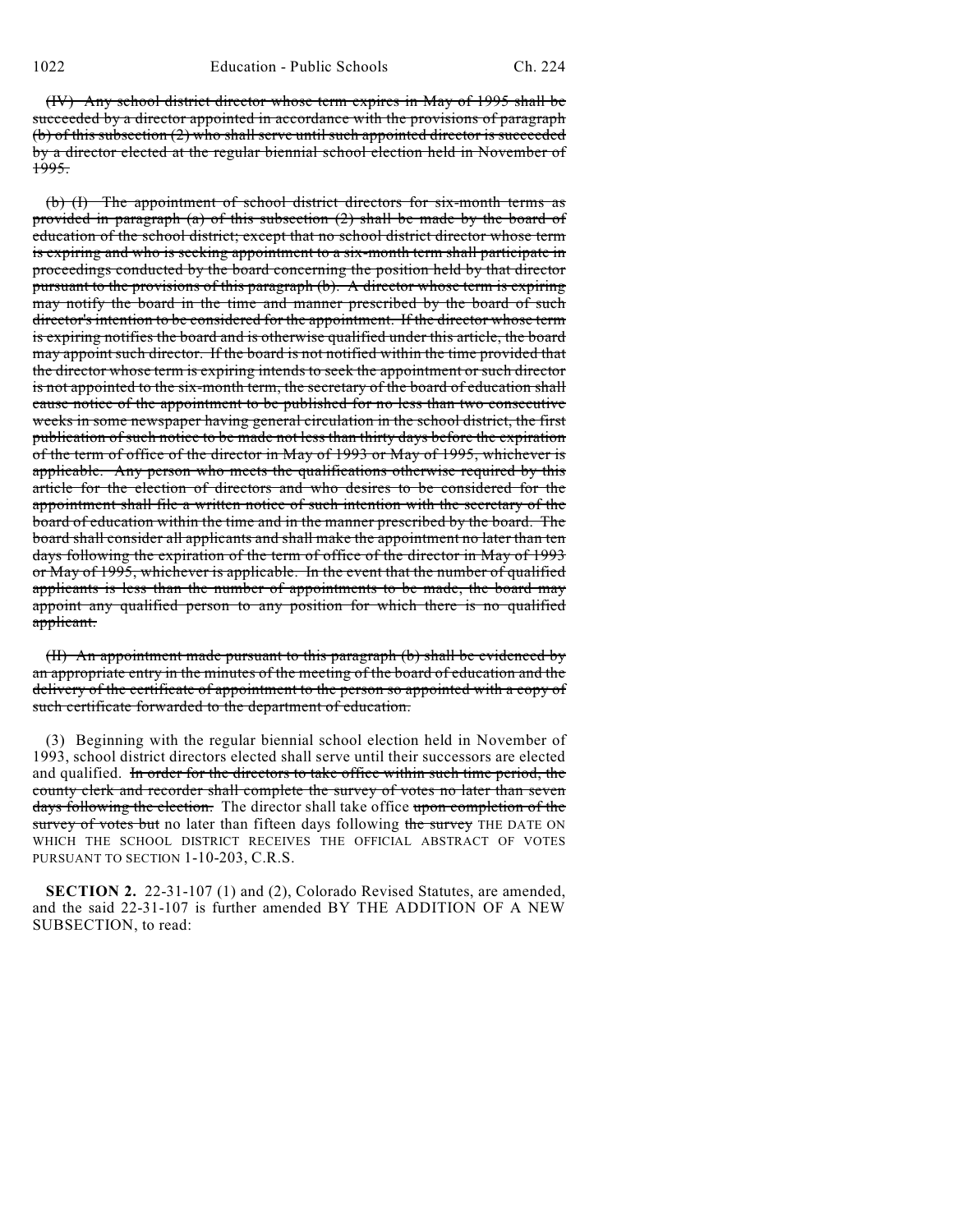**22-31-107. Candidates for school director - call - qualification - nomination.** (1) Any candidate for the office of school director of a school district shall be an eligible HAVE BEEN A REGISTERED elector of the district and shall have been a resident of the district for at least twelve consecutive months prior to the election. If the school district has a director district plan of representation or a combined director district and at-large plan of representation, the candidate shall be a resident of the director district that will be represented, unless the candidate will serve as an at-large director or has been elected at the time of or prior to the adoption of a director district plan of representation or a combined director district and at-large plan of representation by the eligible electors of the district.

(1.5) NOT LESS THAN SEVENTY-FIVE DAYS NOR MORE THAN NINETY DAYS BEFORE THE ELECTION DATE, THE DESIGNATED ELECTION OFFICIAL SHALL PROVIDE NOTICE BY PUBLICATION OF A CALL FOR NOMINATIONS FOR SCHOOL DIRECTOR CANDIDATES IN THE UPCOMING ELECTION. THE CALL SHALL STATE THE SCHOOL DIRECTOR OFFICES TO BE VOTED UPON AT THE ELECTION, WHERE A NOMINATION PETITION MAY BE OBTAINED, THE NUMBER OF SIGNATURES NECESSARY FOR THE NOMINATION PETITION, AND THE DEADLINE FOR SUBMITTING THE NOMINATION PETITION.

(2) Any person who desires to be a candidate for the office of school director shall file a written notice of intention, NO LATER THAN SIXTY-SEVEN DAYS BEFORE THE ELECTION DATE, with the secretary of the board of education of the school district in which the person resides prior to sixty-six days before the election date, together with a nomination petition according to the provisions of section 1-4-803 and part 9 of article 4 of title 1, C.R.S. A PERSON WHO DESIRES TO BE A CANDIDATE FOR THE OFFICE OF SCHOOL DIRECTOR MAY NOT CIRCULATE THE NOMINATION PETITION FOR SIGNATURES PRIOR TO NINETY DAYS BEFORE THE ELECTION.

**SECTION 3.** 22-31-125, Colorado Revised Statutes, is amended to read:

**22-31-125. Oath of directors.** Each director shall, no later than fifteen days following the survey of votes NO LATER THAN TEN DAYS AFTER HE OR SHE RECEIVES THE CERTIFICATE OF ELECTION PURSUANT TO SECTION 1-11-103, C.R.S., OR APPOINTMENT PURSUANT TO SECTION 22-31-129 (2), appear before some officer authorized to administer oaths or before the president of the board of education and take an oath that the director will faithfully perform the duties of the office as required by law and will support the constitution of the United States, the constitution of the state of Colorado, and the laws made pursuant thereto. The oath shall be filed with the designated election official for the school district. In case a director fails to take the oath within the period, the office shall be deemed vacant, and the vacancy thus created shall be filled in the same manner as other vacancies in the office of director.

**SECTION 4.** 22-31-129 (1) (b), Colorado Revised Statutes, is amended to read:

**22-31-129. Vacancies.** (1) A school director office shall be deemed to be vacant upon the occurrence of any one of the following events prior to the expiration of the term of office:

(b) If the person who was duly elected or appointed fails, neglects, or refuses to subscribe to an oath of office as provided in section 22-31-125; within ten days after